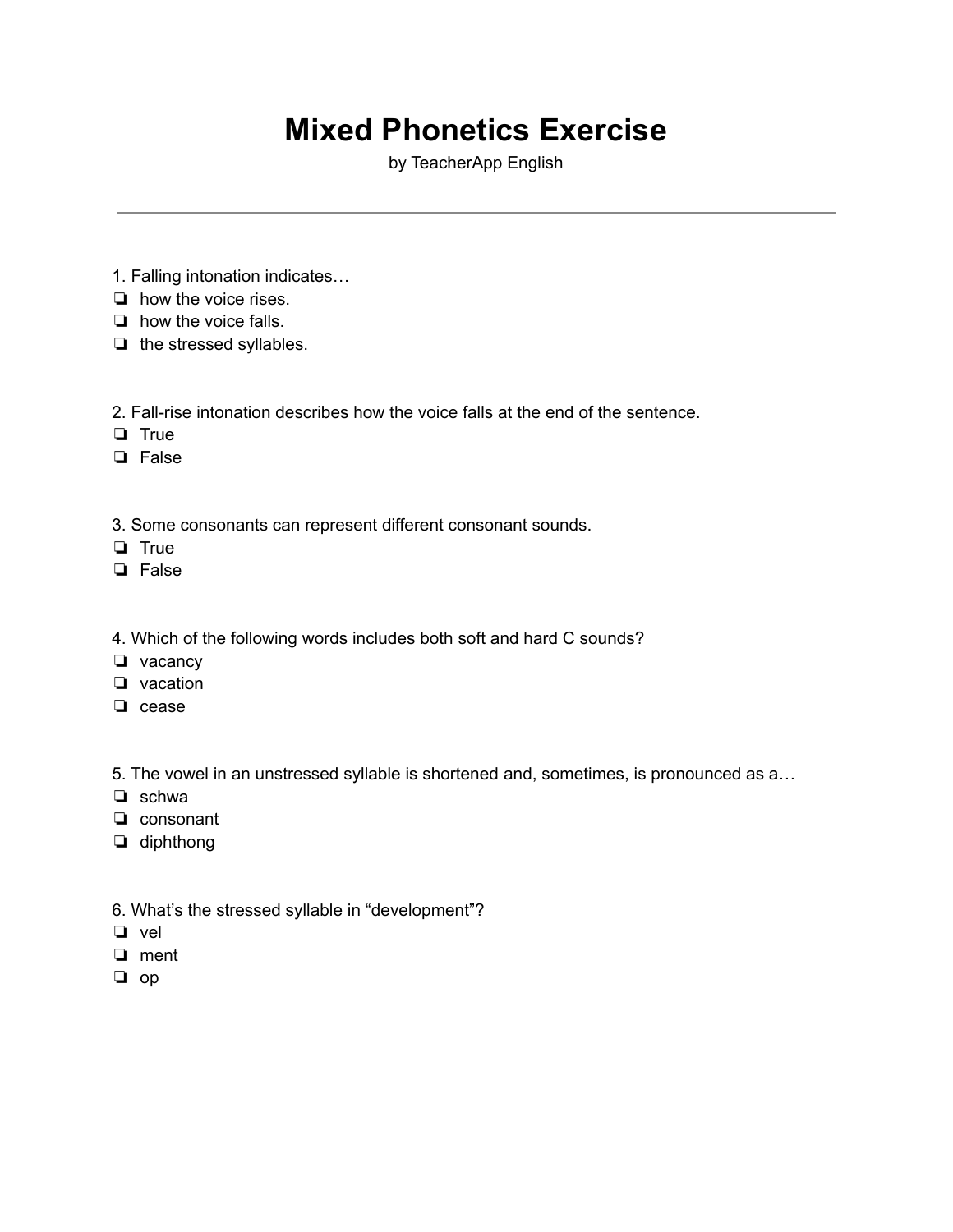#### 7. Give

- ❏ /gv/
- ❏ /gɪv/
- ❏ /gɪ/

#### 8. Leaf

- ❏ /liːaf/
- ❏ /liːf/
- ❏ /leiːf/
- 9. Which of the following is a vowel?
- ❏ /tʃ/
- ❏ /ɪ/
- ❏ /dʒ/
- 10. Choose the long sound…
- ❏ /ɑː/
- ❏ /ʊ/
- ❏ /t/

### 11. /p/

- ❏ Bear
- ❏ Open
- ❏ Clause

#### 12. /b/

- ❏ Bubble
- ❏ Away
- ❏ April
- 13. Intonation can help us know the speaker's attitude.
- ❏ True
- ❏ False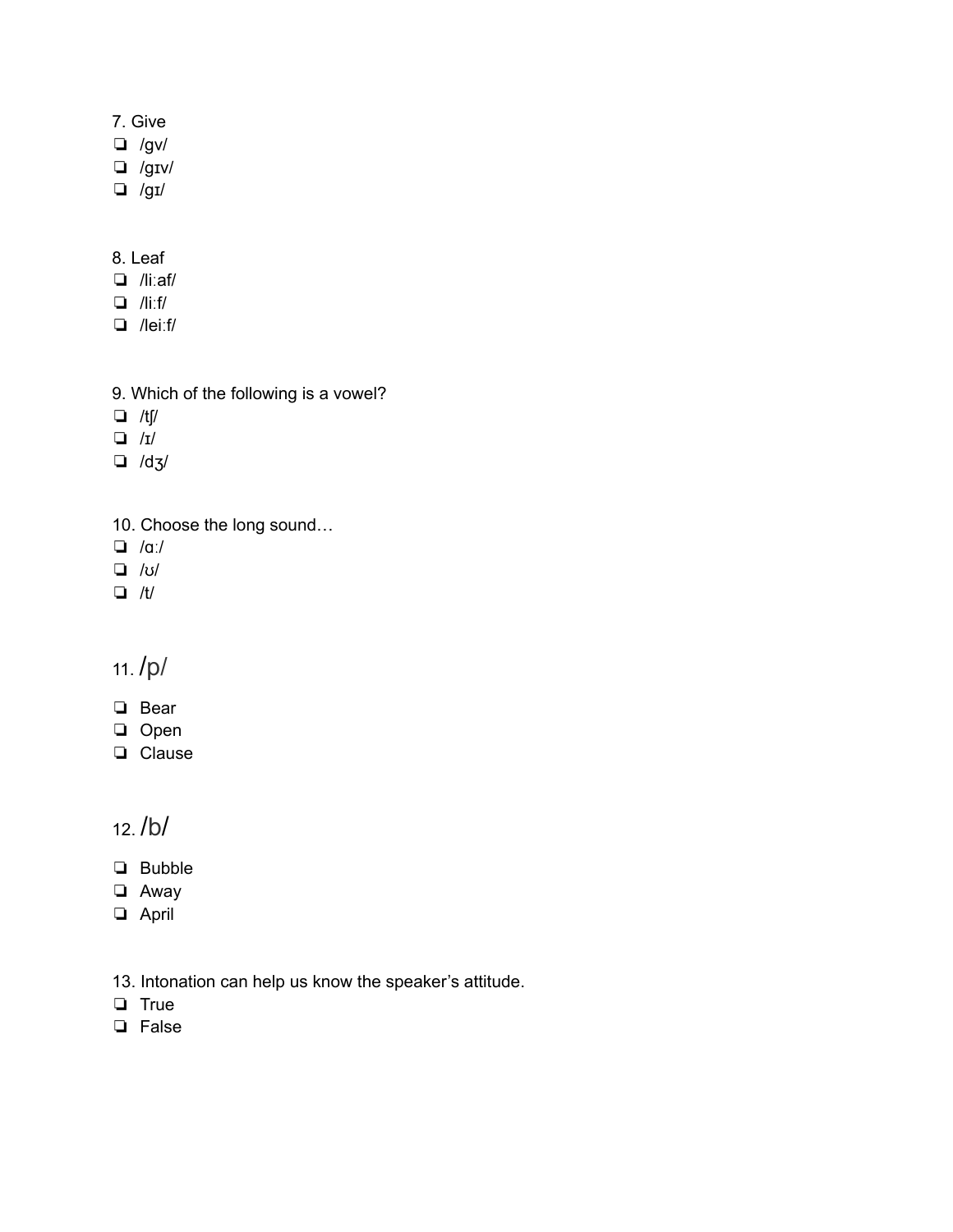14 . In words ending with "a", the final sound is a schwa.

- ❏ True
- ❏ False
- 15. Media
- ❏ /miːdiə/
- ❏ /miːdə/
- ❏ /iːdiə/

Correct Answers on final page.